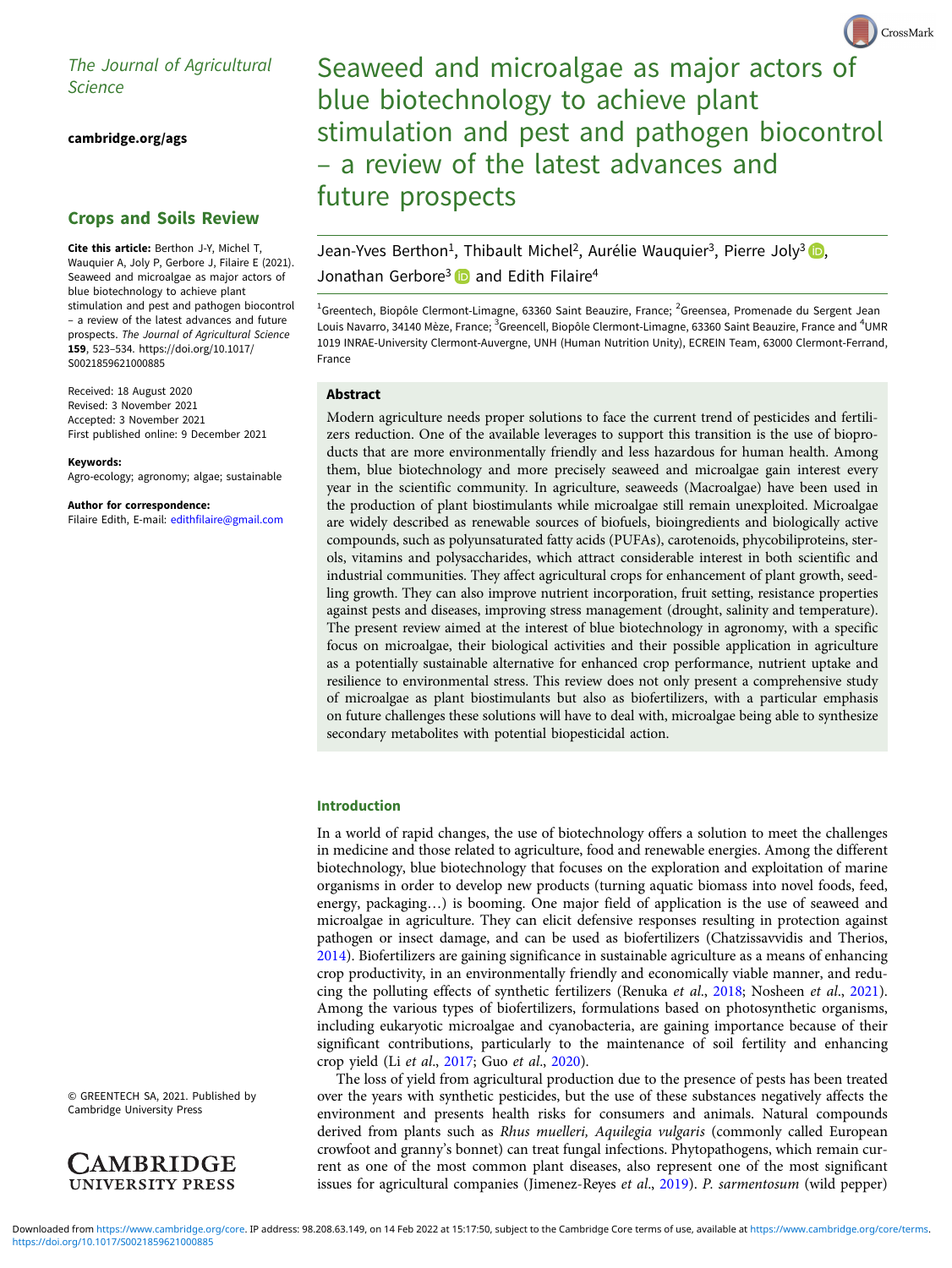extract bioformulations can for example potentially be applied as bio-pesticides for the management of rice diseases (Syed-Ab-Rahman and Omar, [2018](#page-11-0)).

Researchers are also focusing on potential biological control microbes as viable alternatives for the management of pests and plant pathogens. In fact, there is a growing body of evidence that notes the potential of leaf and root-associated microbiomes to increase plant efficiency and yield in cropping systems (Syed Ab Rahman et al., [2018\)](#page-11-0). A variety of endophytic bacteria and free-living rhizobacteria on the root surface and rhizosphere utilize the nutrients released from the host, as well as secrete metabolite substances to the soil that aid in controlling plant diseases caused by fungi or bacteria. Besides, microalgae, especially cyanobacteria, are able to biosynthesize a number of secondary metabolites with potential biopesticidal action and can be considered potential biological agents for the control of harmful organisms to soils and plants (Costa et al., [2019;](#page-9-0) Gonçalves, [2021](#page-9-0)). These activities are attributed to phenolic compounds, polyphenols, tocopherols, saponins, nitrogen-rich peptides and sesquiterpenes.

Plant pathogens are forming a huge problem on the economic and life stability. They cause diseases for leaf, stem, root, vascular system and fruit indeed. They comprise viruses, bacteria, fungi, nematodes and parasitic plants, and induce diseases for leaf, stem, root, vascular system and fruit. The plant pathogen attacks the plant by using some mechanisms that are responsible for increasing the disease and appearance of the symptoms. New strategies not only directly protect plants against pathogens but can also induce enhanced immunity that permanently protects against pathogenic strains. For example, Chlorella fusca protects the host plant against pathogenic fungi Colletotrichum orbiculare (anthracnose) and Botrytis squamosa (leaf blight of onion) in cucumber and Chinese chive (Kim et al., [2018\)](#page-10-0).

Agriculture is also dealing with major issues to ensure food production quantities and constant evolution of quality standards (pesticide residues, GMOs-free, organoleptic properties). This is the goal of the current European Green Deal project: becoming climate neutral by 2050 by turning the political commitment into a legal obligation and a trigger for investment (European Commission, [2019\)](#page-9-0). As a turning point in this project, concrete changes are observed in regulations in order to reduce our reliance on hazardous chemicals and invest in environmentally friendly technologies. Careful consideration of all available methods to ensure the success of cultures and their integration to discourage the development of populations of harmful organ-isms is of prime importance (Barzman et al., [2015](#page-9-0)). Seaweed and microalgae are one of the solutions to overcome this challenge along with plant and microbial extracts (Jamiołkowska, [2020](#page-9-0); Morales-Cedeño et al., [2021\)](#page-10-0). One of the best historical examples of an algal product to protect crops is the use of purified laminarin extracted from Laminaria digitata, as an elicitor of plant defences (Klarzynski et al., [2000](#page-10-0)). Currently, many other algal bioproducts have reached the market, exploiting the enormous diversity of potential modes of action they offer (Ronga et al., [2019\)](#page-10-0).

The present review aimed at the interest of blue biotechnology in agronomy, with a specific focus on microalgae, their biological activities and their possible application in agriculture as a potentially sustainable alternative for enhanced crop performance, nutrient uptake and resilience to environmental stress.

#### Biotechnology

Biotechnology is defined as the application of science and technology related to living organisms, in order to modify living or non-living materials for the production of knowledge, goods and services (Organisation for Economic co-operation and Development, [2005\)](#page-10-0). This includes microorganisms (microalgae, bacteria and fungi), algae and invertebrates. For more than three decades the field of biotechnology has had an extraordinary impact on science, law, regulatory environment and business. Since 2010, progress for biotechnology has increased quickly, with a focus in the pharma industry for science and health care (Niosi and McKelvey, [2018](#page-10-0)).

Historically, blue technology is linked to the health domain. For example, in the 1950's antiviral drug development was based on the identification of nucleosides in Tectitethya crypta (Demospongiae) by Bergman and Feeney [\(1951\)](#page-9-0). Zidovudine (AZT) and Acyclovir drugs stem directly from this development. These authors also studied marine products against microbes. A few years later, in the 1960's, the first marine antibiotic (pentabromopseudilin) was described from the marine bacterium Pseudomonas bromoutilis (Uzair et al., [2011](#page-11-0)).

Currently, marine biotechnology contributes to several applications. Among them, a sustainable blue economy, the core idea of which is to draw economic benefit from marine and freshwater environments without sacrificing their ecological resilience, has emerged (Similä et al., [2020](#page-11-0)).

Focusing on algae, they can produce biodiesel, bioethanol through fermentation, biomethane by anaerobic digestion and biohydrogen (Jayaseelan et al., [2021](#page-10-0)). Biodiesel is made from algal biomass including oil extraction, knowing that microalgae oil contains more free fatty acids compared to the oil from terrestrial plants.

Microalgae and seaweeds have also been used for various purposes that range from food sources to drug development . They, in fact, represent an abundant unexplored source of highly diverse phytochemicals that possess various biological functions. Thousands of novel compounds and their metabolites, with diverse biological activities ranging from anticancer to antiviral, have been isolated since the 1990s (Yasuhara-Bell and Lu [2010](#page-11-0)). These compounds are rich in metabolites such as carotenoids, polysaccharides, terpenes, phenol derivatives, nitrogen-containing compounds and alkaloids which have huge potential for the cure of diseases (Abd El-Hack et al., [2019](#page-8-0)). Because of their healthy and bioactive compounds such as carotenoids, phycobilins, fatty acids, polysaccharides, vitamins and sterols, microalgae have been widely used in the health food market. Microalgal fat is also a vegetarian source of n-3 fatty acids [eicosapentaenoic acid (EPA), docosahexaenoic acid (DHA), γ-linolenic acid (GLA)], and show a high protein content. Multiple nutritional evaluations demonstrated the suitability of algae biomass as a valuable feed supplement or substitute for conventional protein sources (soybean meal, fish meal, rice bran, etc.). Besides the use of algae animal feed as a protein source for livestock, many of the health benefits also apply to animals (improved immune response, improved fertility, better weight control) (Remize et al., [2021](#page-10-0)). However, the technology to produce microalgae is still immature, even innovation has been done and continues on cultivation systems (Kratzer and Murkovic [2021](#page-10-0)).

Microalgae have also received interest among agrochemical industries, through their capabilities to increase seed germination, seedling growth, crop productivity, as well as tolerance to abiotic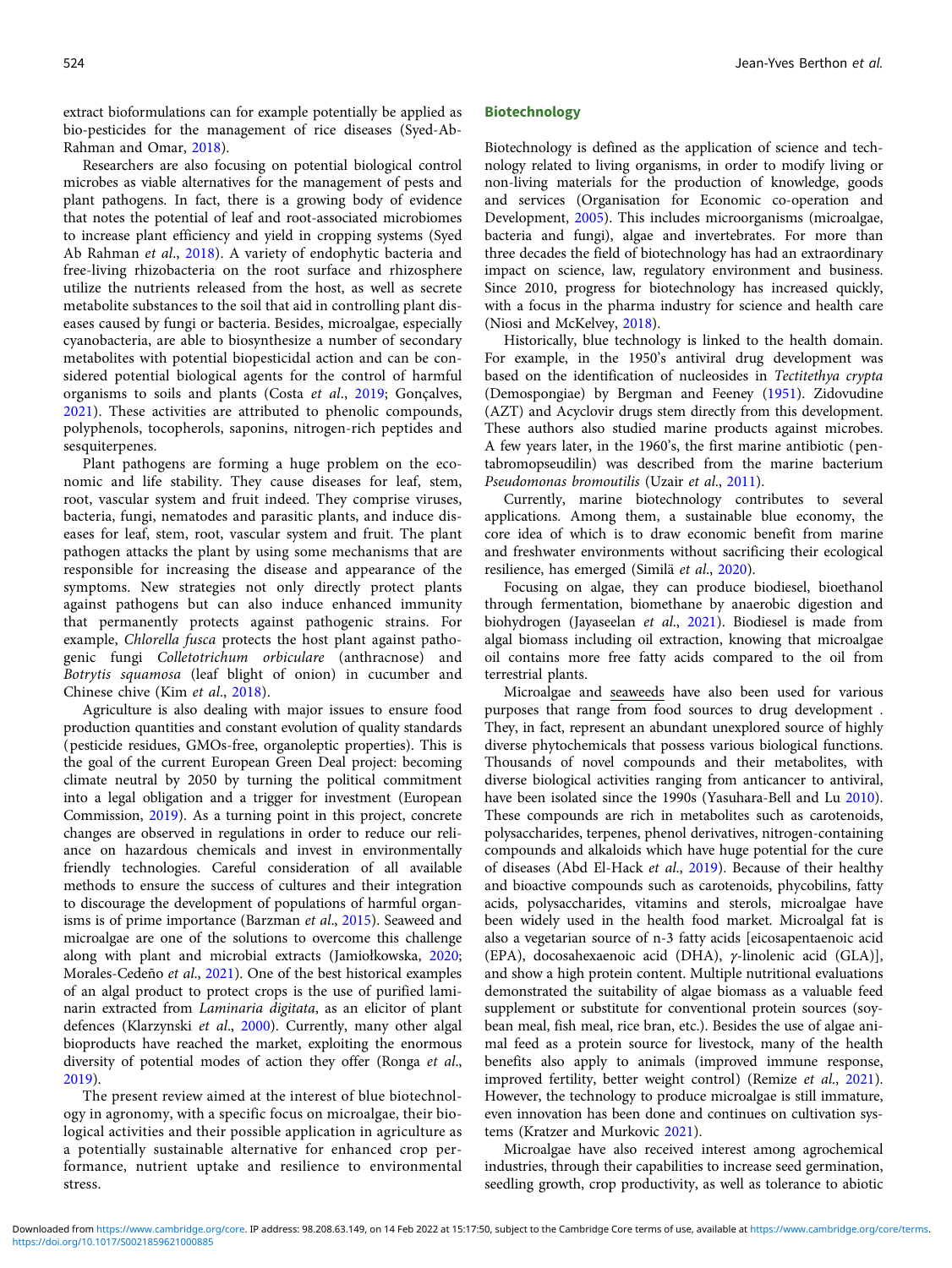stressors. However, compared to green biotechnology related to agricultural (Barkha *et al.*,  $2016$ ), the field for blue biotechnology can still be considered underdeveloped and future prospects will contribute significantly to tomorrow's agriculture (Barre and Bates, [2018](#page-9-0); Rizwan et al., [2018](#page-10-0)). It appears that this domain is currently offering the best possibilities for future developments (Rizwan et al., [2018\)](#page-10-0). The phylogenetic diversity is significantly more important in water than on land. Life appeared in the water around 4 billion years ago and many phyla are present only in the marine environment. By linking all these features, it is easy to consider the potential of research dealing with marine organisms, the fruits of lengthy evolutionary processes and potentially full of unique metabolic specificities. It is also interesting to note that marine environments present highly contrasting conditions of life (deep seas, hydrothermal sources, streams…), increasing the possibility of encountering novelties and revealing new marine biotechnology applications (Costello and Chaudhary, [2017\)](#page-9-0).

#### The agronomical use of blue biotechnology

The potential of seaweed or microalgae in agricultural applica-tions is used since antiquity (Nabti et al., [2017](#page-10-0)). They have been used since ancient times directly or in composted form as a soil amendment to improve the productivity of crops in coastal regions (Craigie, [2011](#page-9-0)). It is also reported that in the second half of the first century, seaweed manure had widely been used (Metting et al., [1990](#page-10-0)).

Out of more than 800 000 species of algae that exist in nature, only 5000 have been characterized to date. Out of 5000 species, only a small number of the algae species have been selected to determine their potential applications in plant growth under defined growth conditions (Nabti et al., [2017;](#page-10-0) Lee and Ryu [2021\)](#page-10-0). It is important to note the real growing interest in this field over the past 20 years, studies having almost doubled in the last 5 years (Lee and Ryu, [2021](#page-10-0)). This is mainly due to the fact that the current trend for agricultural practices is to reduce pesticides and fertilizers for the benefit of alternatives with a lower impact on human and environmental health. The use of genetically selected plants for their aptitude to resist biotic and abiotic stresses, mechanical weeding, physical barriers to avoid pest problems, cultural practices, adjustments and the use of chemical (as a last alternative) or biological solutions (Barzman et al., [2015;](#page-9-0) Lamichhane et al., [2015](#page-10-0)).

The use of plants genetically selected for their ability to resist biotic and abiotic stresses, mechanical weeding, physical barriers to avoid pest problems, and the use of biological solutions were means to reduce the use of chemical solutions (Barzman et al., [2015;](#page-9-0) Lamichhane et al., [2015\)](#page-10-0). In this respect, blue biotechnology and more precisely the use of seaweed and microalgae enter the last category: biological solutions. They are a source of diverse natural substances and microorganisms, able to achieve plant stimulation and/or pest and pathogen biocontrol effects (Nabti et al., [2017;](#page-10-0) Righini et al., [2019;](#page-10-0) Ronga et al., [2019](#page-10-0); Stirk et al., [2020\)](#page-11-0). For example, cyanobacteria are regarded as the main biological pest control agents that control the various diseases in the plants, by producing various bioactive compounds against fungi, nematodes and other diseases (Thirumurthy and Mol, [2020\)](#page-11-0). The algal polysaccharide has biostimulant activities of plant growth, nutrients uptake and biotic and abiotic stresses tolerance (Zou et al., [2019](#page-11-0)). Microalgae act also against phytopathogens. A general summary of the involvement of blue

biotechnology in agricultural practices is presented in [Fig. 1](#page-3-0). More details on the latest advances and further prospects are discussed later on in the present paper.

A plant biostimulant is 'any substance or micro-organism, in the form in which it is supplied to be user, applied to plants, seeds or the root environment with the intention to stimulate natural processes of plants benefiting nutrient use efficiency and/or tolerance to abiotic stress, regardless of its nutrients content, or any combination of such substances and/or microorganisms intended for this use' (European Commission, [2014](#page-9-0)). Starting in 2022, the EU market will open the single market for fertilizing products and aye down common rules on safety, quality and labelling requirements for fertilizing products.

Biological control is a strategy that was proposed half a century ago (Alabouvette et al., [2006](#page-8-0)). Biocontrol solutions protect plants against biotic stresses (diseases, insects and other harmful organisms, weeds). They use natural mechanisms and interactions. According to the International Biocontrol Manufacturers Association (IBMA), the principle of biocontrol is based on the management of stresses and natural balances of the populations of aggressors rather than on their suppression. Biocontrol solutions are regulated in Europe the same way as chemical pesticides under the regulation EC 1107/2009 (Anonymous, [2009\)](#page-8-0). In order to be competitive on these aspects of plant protection (against abiotic and/or biotic stresses), seaweed and microalgae offer a large range of features (Chanda et al., [2019\)](#page-9-0).

# Known products and attributes of seaweed and microalgae in agriculture

#### Plant stimulation compounds

Plant growth is marked by its adaptability to continuous changes in the environment and led by the distribution of growth substances in the whole organism. These substances are produced by the plant, but they may also be brought exogenously by other organisms. They have been investigated in order to elucidate their mode of action in microalgae and higher plants (Lu and Xu [2015](#page-10-0)). Phytohormones, including auxin (IAA), abscisic acid (ABA), cytokinin (CK), ethylene (ET) and gibberellins (GAs) are therefore described for their beneficial actions on major traits in phototrophic organisms. The presence and role of active hormones have been long speculated in algae, but the first proof of the bioactive forms of auxin, cytokinin, Gibberellic Acid (GA), brassinosteroid, Abscisic Acid (ABA), Jasmonic Acid (JA) and polyamines came from the work of Tarakhovskaya et al. ([2007\)](#page-11-0).

Auxins are a class of plant hormones, essential for plant growth. They were the first class of plant hormones to be discovered. Indole-3-acetic acid (IAA) is the most abundant and the basic auxin natively occurring and functioning in plants. Auxin content in plant parts is variable depending on its needs and the associated development of the plant from the single cell to the whole organism (Li et al., [2016](#page-10-0)). They act quickly on gene expression and regulation, and a large set of candidate genes that are potentially regulated by auxins have been identified in the last three decades (Di et al., [2016\)](#page-9-0). Environmental conditions are linked to the pattern of auxin distribution within the plant, modifying the development of plant organs. Thus, plants react to external factors and adapt their needs through the active transport of auxin molecules.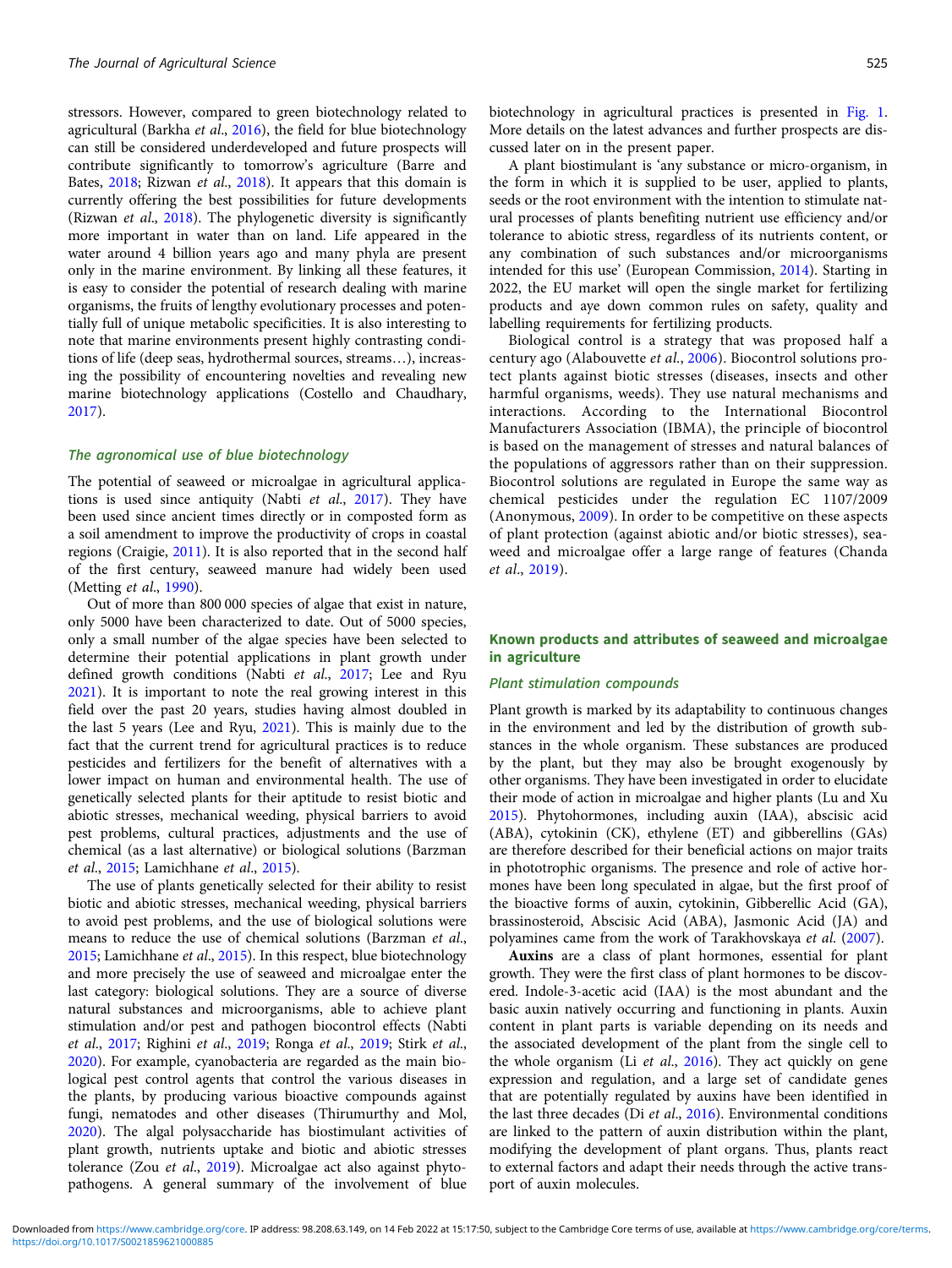<span id="page-3-0"></span>

Fig. 1. Colour online. Action of blue technology on agricultural uses, seaweed and microalgae represent natural substances and micro-organisms both involved in plant stimulation and pest and pathologies biocontrol.

The presence and/or functions of auxins (i.e. indole-3-acetic acid, IAA; indole-3-butyric acid, IBA; phenylacetic acid, PAA) were confirmed in different microalgal species from Chlorella, Scenedesmus and Acutodesmus genus (Žižková et al., [2017](#page-11-0); Piotrowska-Niczyporuk et al., [2018](#page-10-0)). Nannochloropsis oculata, Nannochloropsis oceanica and Dunaliella salina also present bioactive forms of auxins (Han et al., [2018](#page-9-0)).

These phytohormones are the most essential endogenous molecules for modifying physiological and molecular reactions and are critically required by the plant for its survival under heavy metal stress. They act as chemical messengers and, under a complex regulation, allow plants to sustain abiotic stresses such as excess heavy metal ions (Piotrowska-Niczyporuk et al., [2020\)](#page-10-0). Recent sequencing efforts have shown that the indole-3 pyruvic acid pathway, one of the primary biosynthetic pathways in land plants, is also found in the red, brown and green algae (Morffy and Strader, [2020](#page-10-0)). Generally speaking, various concentrations of IAA or its derivatives are identified in microalgae extracts and supernatants, implementing both stimulatory and inhibitory effects on the growth and metabolism of higher plants and microalgae (Han et al., [2018\)](#page-9-0).

Cytokinins are a class of plant hormones with many physiological processes, including stimulation of cell division, differentiation and growth, regulation of seed dormancy and germination, and inhibition of the root apical meristem (Wybouw and De Rybel, [2019\)](#page-11-0). There are two types of cytokinins: adenine-type and phenylurea-type cytokinins, with the first being the only one retrieved in plants (Mok, [2019\)](#page-10-0). In microalgae, it had been speculated that the levels of active cytokinins are controlled by de novo biosynthesis (Sakakibara, [2006](#page-11-0)). For instance, Nayar

([2021\)](#page-10-0) showed that the direct activation of cytokinins is functional in Chlorella variabilis. Cytokinins are also present in Acutodesmus obliquus, Chlorella protothecoides, Dunaliella salina, Chlorella vulgaris and Gracilaria caudata (Han et al., [2018\)](#page-9-0).

Occurrence in brown algae is well described and cytokinins can be found in several genus, such as Ascophyllum, Cystoseira, Ecklonia, Fucus, Macrocystis and Sargassum (Nabti et al., [2017](#page-10-0)), Ascophyllum nodosum extracts being used as biostimulant to promote growth and productivity in a number of agricultural production systems. Ecklonia maxima extracts present a high potential for application in agriculture due to its high content of several plant hormones (Nabti et al., [2017\)](#page-10-0).

Gibberellins (Gas) are a class of plant hormones, essential for plant development, including stem elongation, dormancy, flowering and senescence (Hedden and Sponsel, [2015](#page-9-0)). They induce seed germination by breaking the seed's dormancy and acting as a chemical messenger. Hundreds of gibberellins have been discovered, however, only a few of them are recognized as bioactive (GA1, GA3, GA4 and GA7). GAs are be found in microalgae, such as Nannochloropsis oceanica (Lu and Xu [2015](#page-10-0)) and Chlorella Sorokiniana. Recently, Do et al. [\(2020\)](#page-9-0) determined that auxins (IAA and IPA) and gibberellins (GA4 and GA7) were endogenous phytohormones produced by C. sorokiniana TH01 under both phototrophic and mixotrophic cultivation modes (Dumale et al., [2018\)](#page-9-0). Green algae such as Trebouxiophyceae, Ulvophyceae and Charophycea also possess functional phytohormone metabolic pathways (Žižková et al., [2017\)](#page-11-0).

Abscisic acids (ABA) are a class of plant hormones, involved in plant development including dormancy, cell size and stomatal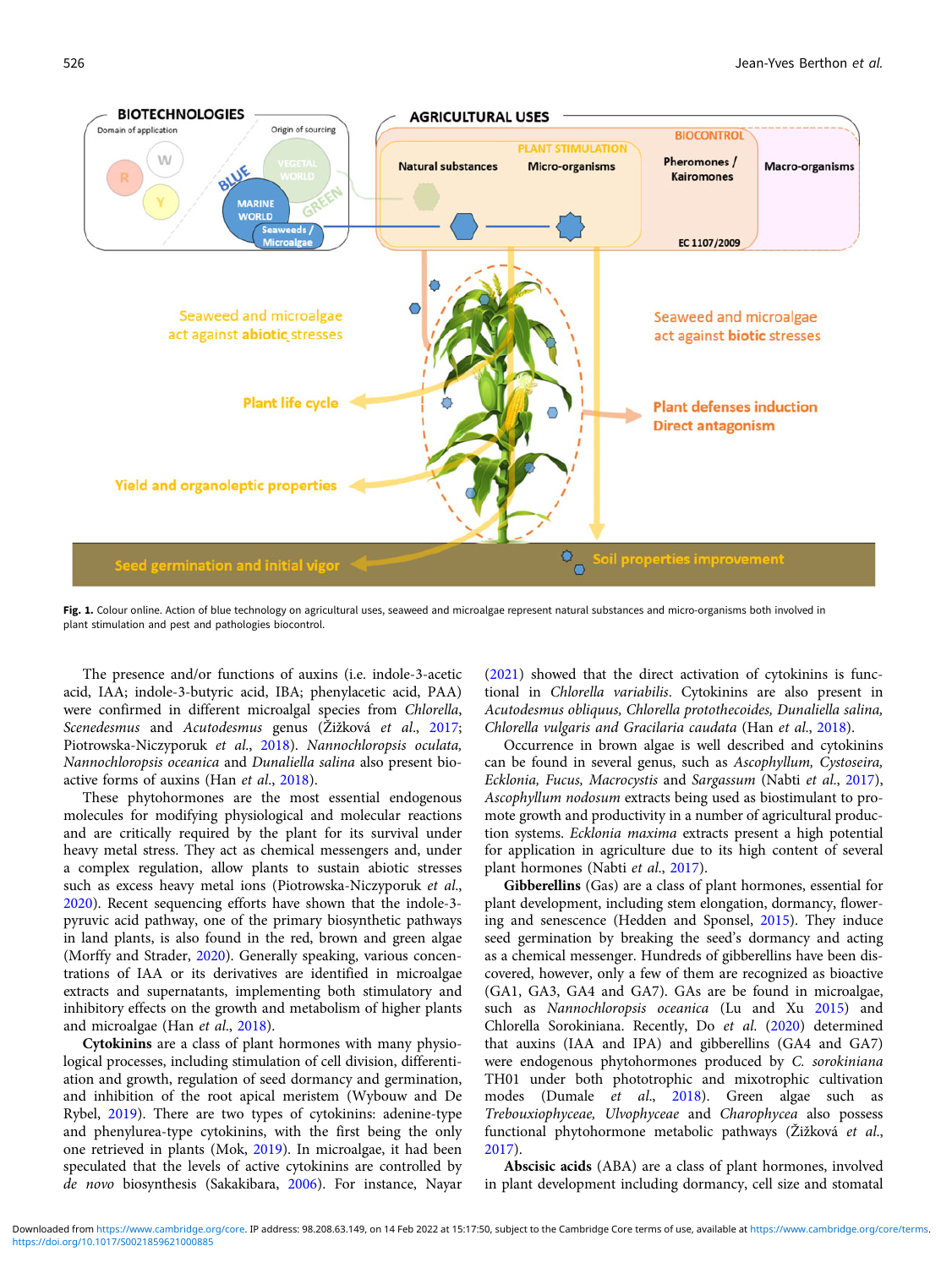

Fig. 2. Colour online. Known phytohormones produced by seaweed and microalgae and their potential impact on the life cycle of a crop. IAA, Auxins; CK, Cytokinins; GAS, Gibberellins and ABA, Abscisic Acid.

closure. Abscisic acids are also linked to plant responses against environmental stresses like heavy metal stress, drought, thermal or heat stress, high level of salinity, low temperature and radiation stress (Vishwakarma et al., [2017\)](#page-11-0). A comprehensive review of abscisic acids on plants from Chen et al. ([2020\)](#page-9-0) highlighted the importance of their role for plant growth and development, while leaving many unanswered questions on the associated mechanisms.

The presence of ABA in seaweed has been identified in Chlorophyta species such as Chara foetida, Draparnaldia mutabilis, Dunaliella parva, Ulva lactuca, Stigeoclonium tenuen (green algae) and in Phaeophyta species such as A. nodosum and three Laminaria species (brown algae). It is also important to note that when it comes to algae, ABA has been reported to mitigate stresses for cyanobacteria (salt stress) and algae (salt, osmotic, oxidative, drought and nutrient stresses) (Lu et al., [2014\)](#page-10-0). Therefore, it has been proposed that the cultivation of microalgae can lead to more high-valued bioproducts with the combination of exogenous ABA and stress.

In summary, this overview on plant growth substances potential highlights that both seaweed and microalgae represent excellent candidates for plant biostimulation purposes, based on their confirmed content in phytohormones. Their use can therefore be considered at a different time of the plant's development cycle (Fig. 2).

# Complex molecules, macronutrients and micronutrients contribution

Seaweed and microalgae are naturally composed of a wide diversity of compounds which, once applied to soil and/or plants, may contribute to crop development. As for other living organisms, they contain variable amounts of proteins, carbohydrates, lipids, macronutrients (i.e. Na, Ca, K, P, Mn…) and micronutrients (B, Cl, Cu, Fe, Mn, Mo, Zn) essential for crop growth and health. Moreover, it is now observed that microalgae by-products (i.e. culture 'juice' after production, cell walls…), are also used as bioproducts for agriculture, because of their richness in a large diversity of elements (Daneshvar et al., [2020\)](#page-9-0).

Proteins, carbohydrates and lipids represent a pool of organic matter, easily assimilable by other organisms including plants, when released by dead organisms. As many seaweed and microalgae bioproducts contain dead cells with grinded biomass and/ or atomised cells, they are, therefore, a direct source of nutrition when used, leading to direct stimulation of plants. Moreover, these compounds often reach more than 50% (and up to 70%) of the fresh weight under optimal growth conditions (Barre and Bates, [2018\)](#page-9-0). As an example, a detailed representation of the composition of the microalgae Nannochloropsis occulata summarized from the available literature, is given in [Fig. 3.](#page-5-0)

Carbohydrates also act as plant biostimulants. Polysaccharides found in seaweed extracts (i.e. ulvans, alginates, fucoidans, laminarans, lichenan like glucans and fucose containing glucans), neutral sugars and sulphates, showed a positive correlation between the sulphate content of polysaccharide enriched extracts and shoot dry weight as well as chlorophyll content in tomato plants (Arioli et al., [2015](#page-9-0); Mzibra et al., [2018\)](#page-10-0). Different environmental/ abiotic stresses are known to induce overproduction of oxygen radicals and their derivatives, so-called reactive oxygen species (ROS), which are able to oxidatively injure cells. Microalgae polysaccharides can mitigate ROS toxicity by stimulating the antioxidant defence system. More precisely, Chanda et al. ([2019](#page-9-0)) suggested that algal polysaccharides are perceived by membrane receptors as microbial associated molecular patterns (MAMPs) and thereby inducing the MAMPs-dependent signalling pathways which involves the activation of ROS scavenging enzymes.

Finally, the application of polysaccharide enriched extracts on soil proved to be more effective in improving plant growth parameters than direct foliar application (Mzibra et al., [2021\)](#page-10-0).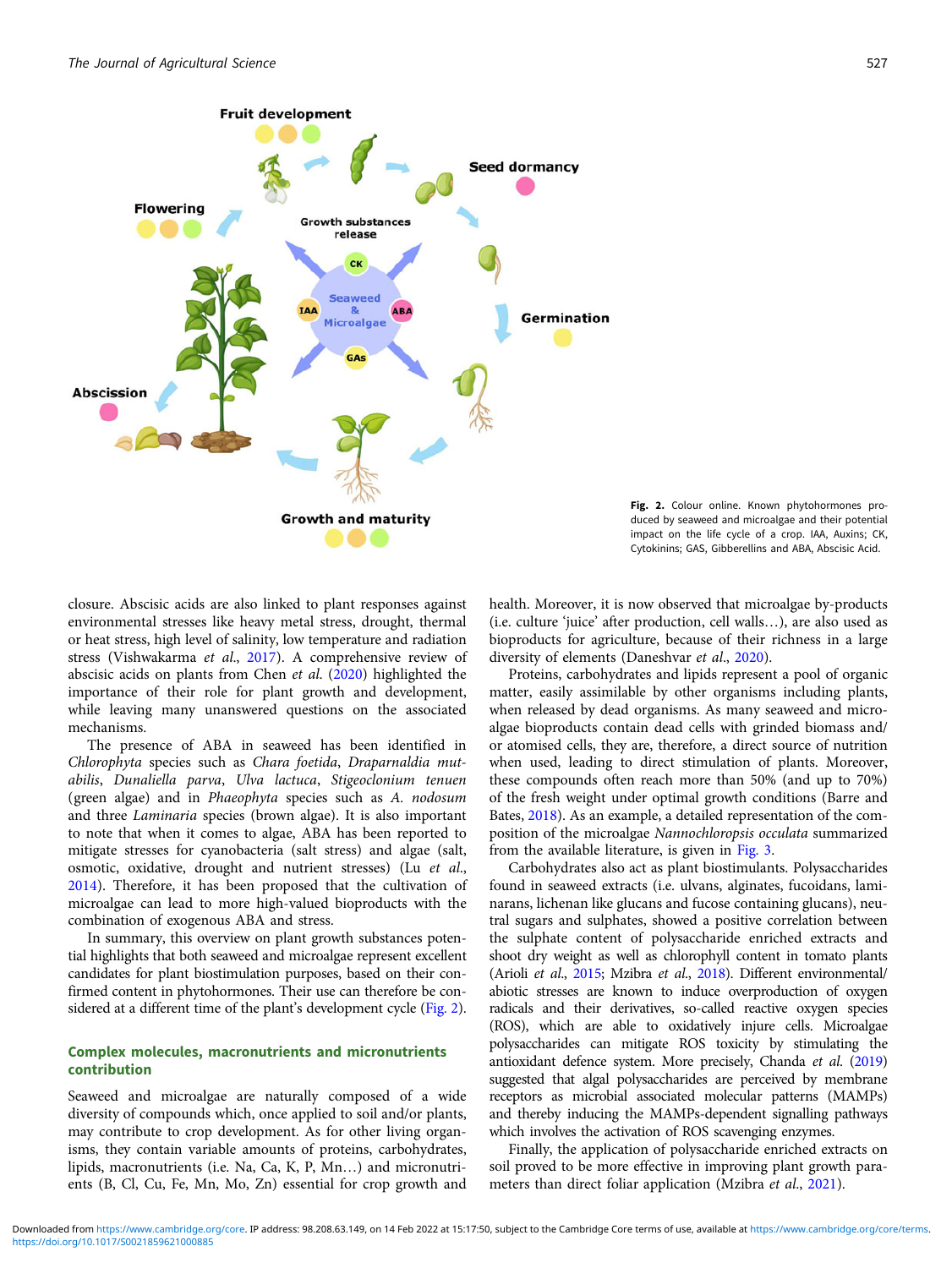<span id="page-5-0"></span>

Fig. 3. Colour online. Detailed composition of the microalgae Nannochloropsis occulata. Mean of the available literature set proteins content to 37%, carbohydrate content to 30% and lipid content to 22% of total biomass. Ashes are mainly composed of sodium and chlorine.

#### Soil properties improvement

Seaweed and microalgae may also act indirectly on plant stimulation because of their beneficial effect on soil properties.

### Nitrogen fixation

Arable soils are amended with organic and inorganic fertilizers yearly, to offset the losses due to crop rotation. According to the FAO forecast, global nutrient consumption exceeds 200 million tonnes in 2020 (FAO, [2020\)](#page-9-0). Among microalgae, cyanobacteria can synthesize the enzyme nitrogenase and present the capacity to fix nitrogen. These microalgae develop non-dividing cells called heterocysts which contain the enzyme nitrogenase (Chen *et al.*, [2014](#page-9-0)). This capacity is of major importance to agriculture because it represents the only way to add nitrogen to the soil without organic or mineral amendment. There is currently a trend to improve the use of nitrogen fertilizer as an agricultural management practice in order to avoid economic loss and environmental pollution (Martínez-Dalmau et al., [2021](#page-10-0)). Therefore, this capacity to directly fix inorganic nitrogen from the air and to convert it into an organic and usable form in the soil has been estimated to save around 25–40% of chemical N fertilizers (Nabti et al., [2017](#page-10-0); Renuka et al., [2018;](#page-10-0) Martínez-Dalmau et al., [2021\)](#page-10-0). This natural fixation, due to the capacity of microalgae to immobilize N through the formation of biological soil crusts, limits the impact of nitrogen on the environment (i.e. runoff and leaching) (Veluci et al., [2006](#page-11-0)).

### Organic matter in the soil

One of the key factors for the establishment and the development of plants in soils, is their content of organic matter. Manure and slurry are commonly used to enrich soils with organic matter, resulting in a cost for farmers. One way to minimize this economic issue is the use of seaweed and microalgae as they are autotrophic communities, able for plants to fix atmospheric carbon dioxide through photosynthesis (Singh and Ahluwalia, [2013](#page-11-0)). Their contribution to the total soil carbon content is significant and thus, soils treated with algal biofertilizers are in better condition for plant development (Yilmaz and Sönmez, [2017;](#page-11-0) Gonçalves, [2021\)](#page-9-0).

# Nutrient availability

As for microbial organisms, microalgae possess a set of enzymatic features (i.e. siderophores, organic acids), able to directly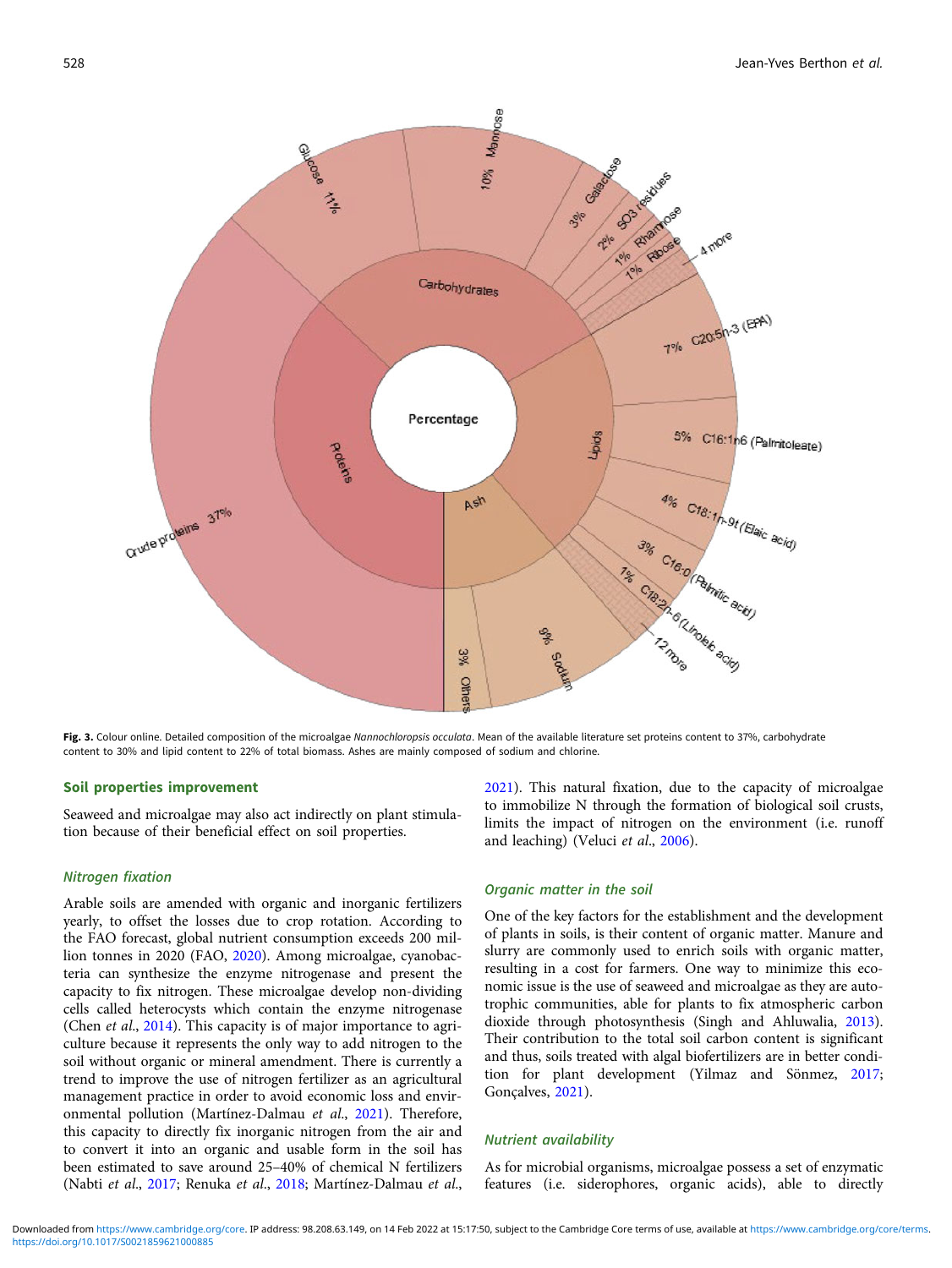contribute to the global soil biomineralization process (Rizwan et al., [2018](#page-10-0)). Moreover, recent studies highlighted that these processes can also occur indirectly, with microalgae inoculation modulating the rhizosphere microbiome and changing the diversity and abundance of microorganisms involved in the nutrients availability (Manjunath et al., [2016](#page-10-0); Prasana et al., [2016\)](#page-10-0).

# Pest and pathogen biocontrol modes of action

Two modes of action are recognized for pest and pathogen biocontrol achieved by seaweed and microalgae products, depending if they act directly against pathogens by direct antagonism or indirectly after being detected by plants resulting in the induction of their natural defences (Righini et al., [2019](#page-10-0); Gonçalves, [2021\)](#page-9-0).

#### Direct antagonism

Microalgae can be considered one of the major biocontrol agents for fungi and soil-borne plant diseases issues (Lee and Ryu, [2021\)](#page-10-0). This is mainly due to their capacity for secondary metabolites production expressing a wide range of actions i.e. antifungal, antibiotic, nematicide… (Gonçalves, [2021\)](#page-9-0). The set of involved molecules is large, including carbohydrates, proteins, peptides, polyphenols, tocopherols, oils, saponins and sesquiterpenes (Gonçalves, [2021](#page-9-0)). They act directly on cell membrane with functional and structural modifications, disruption, enzyme inactivation, inhibition of protein synthesis (Lee and Ryu, [2021\)](#page-10-0). Additionally, seaweed is a good source of bioactive compounds (i.e. fatty acids esters, phenolic compounds…) with a direct antagonistic effect against known pathogens, responsible for important crop diseases (Mukherjee and Patel, [2020](#page-10-0)).

### Plant defence induction

Seaweed is used for its capacity to induce plant defences. Plants have developed a complete innate immunity to fight against plant diseases, with defence systems activated after the recognition of microbial components called pathogen-associated molecular patterns (PAMPs) (flagellin, lipopolysaccharides, chitin) (Choi and Klessig, [2016\)](#page-9-0). A large set of seaweed polysaccharides and derived polysaccharides trigger plant defence induction against a range of pathogens by activating salicylic acid, jasmonic acid and/or ethylene signalling pathways at a systemic level (Sharma et al., [2014;](#page-11-0) Gonçalves, [2021](#page-9-0)).

The immune system of a plant is also stimulated by microalgae. Polysaccharides produced by microalgae are perceived by a plant's membrane receptors as elicitors, and trigger a series of defence mechanisms (Chanda et al., [2019](#page-9-0)). In a study by Farid et al. ([2019\)](#page-9-0), polysaccharides extracted from Chlorella vulgaris and C. sorokiniana exhibited a significant increase in  $\beta$ -1,3-glucanase activity, that break down the cell wall components of pathogens.

# Focus of studies realized since 2018 on algae and microalgae recorded on plants

# Seed germination and initial vigour

As the first step in a plant's life, a good start in seed germination often leads to a vigorous plant with a better chance to achieve its complete life cycle. This includes the establishment of the plant's autotrophic functioning mode after the use of reserve resources

contained in the seed, essential to the plant's emergence. Compounds such as minerals, nutrients, amino acids, vitamins, pigments and polysaccharides present in the seaweed may refine seed germination, growth and development by providing them as biofertilizers or biostimulants (Chanda et al., [2019\)](#page-9-0). The plant tolerance towards extreme environments like high heat and drought conditions becomes better. It also appears that seaweed liquid fertilizer can influence cellular metabolism and improve its yield (Rajan et al., [2020](#page-10-0)). It contains plant growth regulators like cytokinin, auxin and gibberellins, abscisic acids, cytokinins and ethylene, and is also the supreme source of nitrogen, phosphorous, potassium, calcium and magnesium required for the normal growth of plants (Han et al., [2018\)](#page-9-0).

Recent research focused on the tomato plant model highlighted that several seaweed extracts were able to promote seed germination. This is the case of neutral and alkaline seaweed extracts of U. lactuca and Padina gymnospora when used at 0.2% extracts were able to enhance germination parameters (Hernández-Herrera et al., [2019](#page-9-0)). Similarly, Mzibra et al. [\(2021](#page-10-0)) observed a significant increase of germination and speed in tomatoes associated with a significant reduction of mean germination time of seeds treated with 0.02 mg/ml of seaweed polysaccharide enriched extracts obtained from Gigartina sp., Gigartina pistillata, Chondracanthus acicularis, Gelidium crinale, Schizymenia dubyi, Cystoseira foeniculacea and Fucus spiralis. Similar results were also obtained by application of higher polysaccharide enriched extracts concentration (0.1 mg/ml) extracted from Ulva rigida, Codium tomentosum, Codium decorticatum and Bifurcaria bifurcate (Mzibra et al., [2018\)](#page-10-0). Garcia-Gonzalez and Sommerfeld [\(2016\)](#page-9-0) tested cellular extracts and dry biomass of the green algae Acutodesmus dimorphus on tomato seeds of Roma tomato plants. Treated seeds with extract concentrations at 750 mg/ml triggered faster seed germination, occurring 2 days earlier than the control group.

Comparable effects were recorded for an A. nodosum seaweedbased biostimulant on seed germination and seedling growth of sunflower, at a dosage of 15 mg/l (dos Santos et al., [2019](#page-9-0)) and of onion, at a dosage of 5500 ppm (Hidangmayum and Sharma, [2017](#page-9-0)). Besides, A. nodosum used in the early stages of plant growth and germination offer protection against salt stresses for avocado (Persea americana Mill.) and on the fruit yield (Bonomelli et al., [2018](#page-9-0); Yildiztekin et al., [2018](#page-11-0)).

Puglisi et al. ([2020](#page-10-0)) showed that low concentrations of Chlorella vulgaris and Scenedesmus quadricauda (the equivalent of 1–2 mg of organic carbon contained in the extracts) were able to significantly enhance sugar beet seed germination. Moreover, individual application of Chlorella vulgaris and Spirulina platensis (3 g/kg of soil) increased the rate of germination and seedling length of maize crops (Dineshkumar et al., [2019](#page-9-0)).

#### Plant development

The most common and generalized use of seaweed and microalgae products for biostimulation purposes is the application during vegetative stages of plant development. Foliar application of seaweed extracts enhance nutrient uptake, growth promotion and root development in different agricultural crops, such as maize, tomato, grape and broccoli (Mukherjee and Patel, [2020](#page-10-0)). Castellanos-Barriga et al. [\(2017](#page-9-0)) reported that low concentrations (0.2%) of acid-extracts obtained from U. lactuca can enhance growth parameters in mung bean (plumule and radicle length,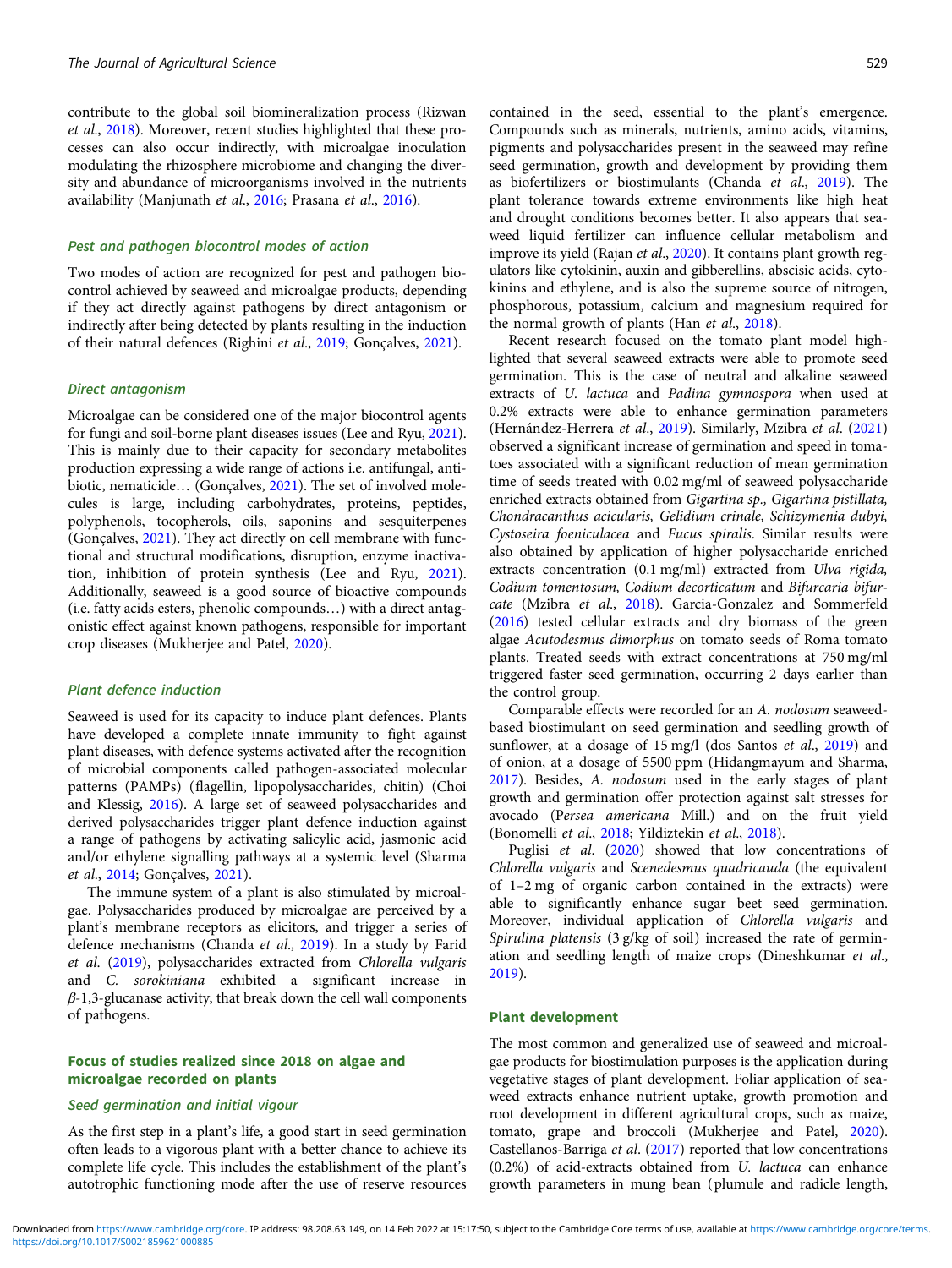shoot and root length as well as fresh and dry weight). Similarly, 3% extract of the brown seaweed Sargassum swartzii enables improvement in the shoot length and the number of leaves in Vigna inguiculata plants (Vasantharaja et al., [2019\)](#page-11-0). During the onion life cycle, the application of a 0.55% extract of A. nodosum proved to increase leaf number, plant height, crop growth height bulb diameter and pigment content (Hidangmayum and Sharma, [2017\)](#page-9-0). Mahmoud et al. ([2019\)](#page-10-0) studied the effect of the commercial product ACTION® containing the seaweed Sargassum vulgare on red radish plants. The most effective treatment was found to be seaweed-soaked seeds before sowing and foliar sprayed seaweed extract at 3 mg/l once 20 days after sowing, with a greater number of roots and aerial parts compared to non-treated seeds and plants.

Garcia-Gonzalez and Sommerfeld [\(2016\)](#page-9-0) tested cellular extracts and dry biomass of the green algae A. dimorphus as a foliar spray to evaluate plant growth and fruit production in Roma tomato plants. Aqueous extracts applied as foliar fertilizers at 3.75 g/ml resulted in increased plant height and greater numbers of flowers and branches per plant.

#### Yield and nutritional quality

Yield and nutritional quality are of major concern for farmers. The environmental factors affecting crop yield can be classified into abiotic and biotic constraints. Actually, these factors are more intensified with global warming which leads to climate change (Food and Agriculture Organization of the United Nations, [2017\)](#page-9-0). Abiotic stresses adversely affect growth, productivity and trigger a series of morphological, physiological, biochemical and molecular changes in plants. A direct link between seaweed/microalgae and these parameters can be done, ensuring real interest in the use of these bioproducts in order to stabilize potential financial losses (Gonçalves, [2021\)](#page-9-0). The effects of germination parameters ( percentage index, mean time) and growth parameters (shoot and root length) of mung bean (Vigna radiata) treated with acid seaweed liquid of Ulva latucta extracts at 0.2% were evaluated by Castellanos-Barriga et al. ([2017](#page-9-0)). Results showed that these extracts can significantly enhance seed germination rates. Production (fresh and dry weight) of mung bean was also significantly higher compared to the control treatments. Ascophyllum nodosum applied at a dosage of 0.5% is efficient to increase bulb diameter and fresh weight, in addition to sulphur and protein content of onion crops (Hidangmayum and Sharma, [2017](#page-9-0)). Concerning this nutritional quality, treatments with Ulva latucta extracts at 0.2% also significantly increased total chlorophyll concentration and protein contents (Castellanos-Barriga et al., [2017\)](#page-9-0). Treatment of Sargassum swartzii extract at 3% on Cowpea (Vigna unguiculata) increased not only total phenolic content, protein and flavonoids but also yield (Vasantharaja et al., [2019\)](#page-11-0).

Seaweed and microalgae are thus interesting candidates as biostimulation solutions. However, many studies have highlighted the importance to clearly establish dosage for optimal efficiency (Chanda et al., [2019;](#page-9-0) Mukherjee and Patel, [2020\)](#page-10-0). An excessive concentration of seaweed and microalgae extracts may lead to unwanted effects or decreasing trends in the measured parameters, such as toxic effects on shoots or impaired growth (Hidangmayum and Sharma, [2017](#page-9-0)).

#### Pest and pathogen biocontrol

#### Antimicrobial activity

The use of seaweed and microalgae as biocontrol agents of microbial plant pathogens is well known and described, and their use in commercial formulations already occurs on the market (Righini et al., [2019\)](#page-10-0). De Corato et al. ([2017\)](#page-9-0) found that some crude extracts from brown (Laminaria digitata and Undaria pinnatifida) and red (Porphyra umbilicalis, Eucheuma denticulatum and Gelidium pusillum) seaweed achieved control of grey mould and brown rot on strawberry, peaches and lemons. The identified action was mainly due to direct pest control with the importance of fatty acids, supported by an induction of resistance elicited by carbohydrates.

From a more in vitro point of view, Mohy El-Din and Mohyeldin ([2018](#page-10-0)) explored the capacities of four brown seaweed extracts (Colpomenia sinuosa, Padina pavonia, Cystoseira barbata and S. vulgare) for their antifungal activities against Aspergillus niger, A. flavus, Penicillium parasiticus, Candida utilis and Fusarium solani. The originality of this study was to compare extracts prepared from seaweed harvested during different seasons with multiple extractants. Methanol extracts were the most efficient, and Cystoseira barbata was the best seaweed to achieve maximum biocontrol effects. This difference in the type of extracts, moreover with methanol, was also highlighted by Khan et al. ([2017](#page-10-0)) in their study using 32 seaweed extracts against Fusarium oxysporum. This inhibition effect was also observed for a 15% extract of the seaweed Tubinaria conoides, with 100% inhibition against the same pathogen (Ameer Junaithal Begum et al., [2016](#page-8-0)). Sargassum wightii presented high levels of antioxidants with free radical scavenging ability, resulting in an inhibition of Gram-negative bacterial pathogen (Suganya et al., [2016](#page-11-0)).

Spirulina sp. and Nannochloropsis sp. extracts were able to be very efficient against Fusarium graminearum species complex because they have a high content in chlorogenic acid (Scaglioni et al., [2019\)](#page-11-0). The advantages conferred by these microalgae extracts had led some companies to patent them, as the extracts obtained from the Amphidinium genus and their use as fungicidal and/or bactericidal activity on fungi, oomycetes and/or pathogenic bacteria of plants and crops seeds (Immunerise biocontrol patent, de la Crouee and Thomas, [2019](#page-9-0)).

Microalgae may also trigger a better biocontrol effect of some microbial strains. This is the case of Trichoderma, a well-known biocontrol genus, whose efficiency is enhanced in the presence of Chlorella vulgaris extracts, to control the late wilt disease caused by Cephalosporium maydis in maize (Elshahawy and El-Sayed, [2018\)](#page-9-0).

#### Inhibition of other plant pests

Seaweed and microalgae also have potential roles in the control of insects or nematode populations involved in plant problematics (Renuka et al., [2018](#page-10-0)). In their study, Suganya et al. [\(2016](#page-11-0)) evaluated the efficacy of two types of seaweed for their potential as an insecticide. Their ethanol extract of Sargassum wightii presented larvicidal activity against Aedes aegypti (dengue and Zika virus vector). Another insect problem, the Asian citrus psyllid Diaphorina citri, has been controlled by repellent and insecticidal effects of ethanolic extracts obtained from Caulerpa sertularioides, Laurencia johnstonii and Sargassum horridum seaweeds (González-Castro et al., [2019\)](#page-9-0). A recent example of success against nematodes is the use of three microalgae (Scenedesmus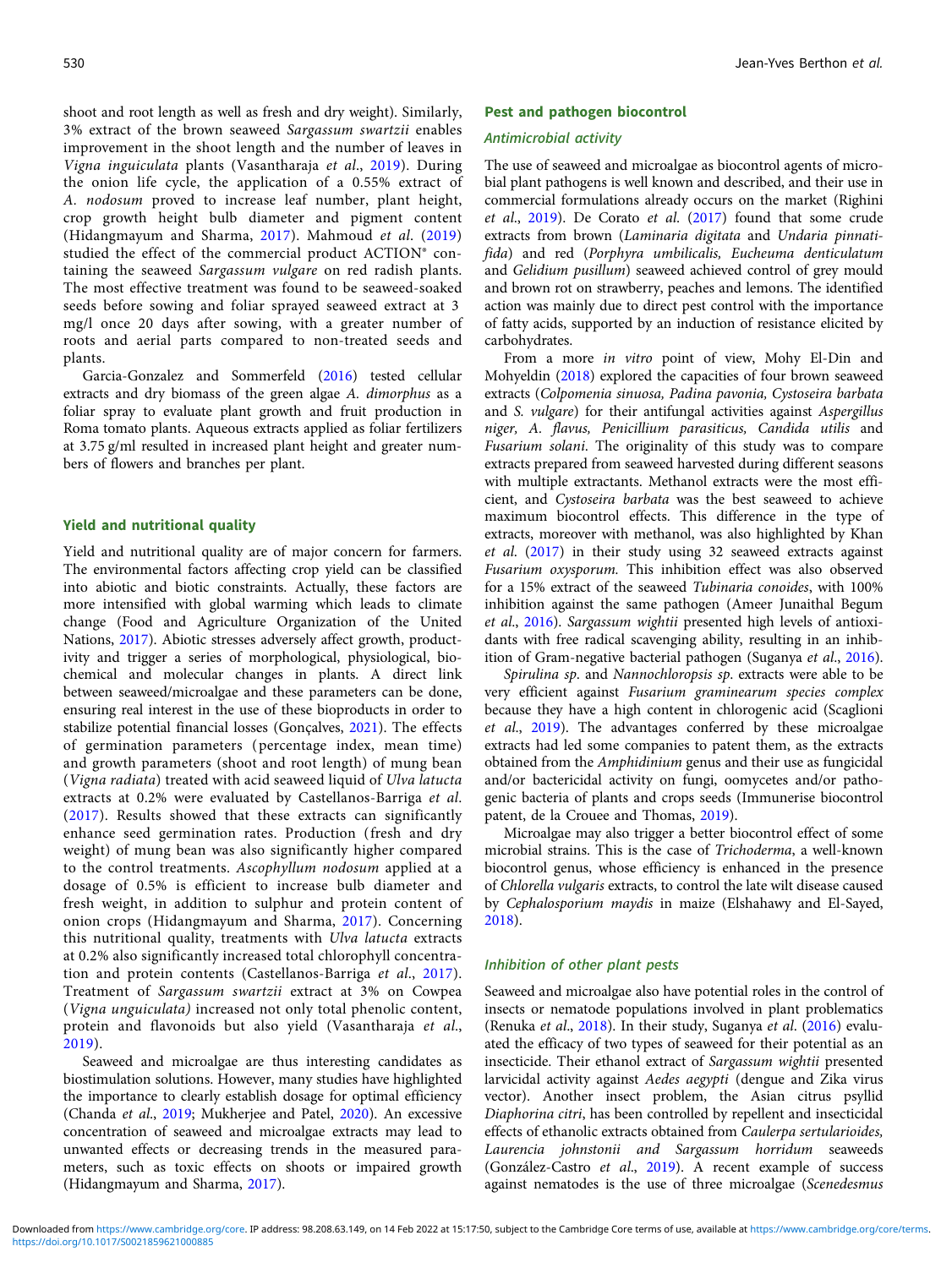<span id="page-8-0"></span>obliquus, Chlorella vulgaris and Anabaena oryzae), alone or in combination, to control the root-knot nematode Meloidogyne incognita. All treatments significantly reduced the number of juveniles in soil and the triple mixture was the best at increasing total phenolic content and antioxidant amounts in plants (Hamouda, [2017](#page-9-0)). The same observations occurred from the use of commercial seaweed products A. nodosum and Ecklonia maxima, which adversely affect hatching and sensory perception of the root-knot nematodes, Meloidogyne chitwoodi and Meloidogyne hapla, in in vitro assays on tomato (Ngala et al., [2016\)](#page-10-0).

## Future challenges

Currently, one of the most important challenges is crop production. As the global population increases, agricultural production must also keep pace with it (Frona et al., [2019](#page-9-0)). In the process to increase crop production, fungicides, nematicides, fertilizers, mainly synthetic chemicals, are being used. However, it is now well established that chemical products may be linked to environmental disasters and severe health issues. One way to reduce our reliance on synthetic chemicals is the use of solutions of natural origin. Among them, seaweed and microalgae extracts show high levels of promise, with a low or complete absence of harmful effects for the environment and human health and their first plan role to develop sustainable agriculture (Hamed et al., [2018\)](#page-9-0). This is also in line with the European Regulation EC 1107/2009, concerning the placing of plant protection products on the market and repealing Council Directives 79/117/EEC and 91/414/EEC- [2009, which recommends that priority should be given to nonchemical and natural alternatives wherever possible (Regulation (ec) no 1107/2009 of the European Parliament and of the Council, [2009\)](#page-10-0)].

The democratization of biosolutions for agriculture and furthermore of seaweed and microalgae, remains marginal. Some limits can be identified to explain that:

- (1) Characterization of the mode of action and the correct use of these products: Seaweed and microalgae present beneficial properties for agriculture, but only if they are correctly used. It is not always the highest concentration of the extracts that present the best results for plant simulation or biocontrol activity. Moreover, sometimes a wrong dosage leads to adverse or unwanted effects on plants (i.e. delay in its life cycle, toxic effect, death) (Hidangmayum and Sharma, [2017\)](#page-9-0).
- (2) Surpass current standards: The current use of seaweed and microalgae products often propose the same genus of organisms or by-products (A. nodosum and Ecklonia maxima as major biostimulant and laminarin as biocontrol product). However, the potential of these organisms is broad, and the diversity is not exploited. Moreover, the use of seaweed or microalgae is currently based on the direct use of biomass or enriched fractions. As our world becomes more sensitive to the sustainability of our production systems and the limitation of waste, it becomes interesting to re-think the global process of this industry and to increase the value of all its chain of production. One of the possibilities is the use of culture supernatant as a part of the formulation of the bioproduct. For microalgae production, these juices are usually thrown away after cultivation, despite their high content in nutrients and other molecules of interest such as IAA (Prieto et al., [2011\)](#page-10-0). An example of success for implementing

this concept is the product Naneos (Greencell), a liquid including a base of A. nodosum and Nannochloropsis occulata extract.

- (3) Beyond the laboratory: Even if there is a great potential offered by seaweed and microalgae to become tomorrow's phytosanitary product, the number of products exploiting these organisms on the market is still limited. One of the major challenges for the production of algal biopesticides is clearly to increase the number of studies in order to identify the substances with potential pesticidal activity and their mode of action (Costa et al., [2019\)](#page-9-0). Many compounds with 'cide' activity (the meaning of this prefix is cutting or killing) have been discovered and some of them, patented, but still not released onto the market. We can also see that most studies relating to algae are mainly conducted on biofuel and other bioproducts that they produce. Global programmes are therefore of prime importance to accompany this essential transition in our future agricultural practices.
- (4) Regulation of these products: Regulation on biofertilizers and biostimulants is not harmonized between countries. This will soon be the case in Europe with the EU 2019/1009 regulation entering in force in 2022. This regulation will open the algae market, as organic fertilizers will not require marketing authorization anymore, thus having a strong and positive impact on blue biotechnology development for the agronomical field.

# Conclusions

Research on seaweed and microalgae are one of the keys for future agriculture development. Presently, the world possesses a large number of industrial sites with plant production capacities able to provide the quantities required to supply the market. Studies are increasing in number yearly and mechanisms behind each species and/or extracts are increasingly detailed. However, a gap still needs to be overcome in order to transform scientific research on seaweed and microalgae into concrete solutions for professional users, even if the biosolutions gain momentum every year in terms of total market share.

Financial support. This research received no specific grant from any funding agency, commercial or not-for-profit sectors.

Conflict of interest. The authors declare no conflicts of interest.

Ethical standards. Not applicable.

#### References

- Abd El-Hack ME, Abdelnour S, Alagawany M, Abdo M, Sakr MA, Khafaga AF, Mahgoub SA, Elnesr SS and Gebriel MG (2019) Microalgae in modern cancer therapy: current knowledge. Biomedicine & Pharmacotherapy 111, 42–50.
- Alabouvette C, Olivain C and Steinberg C (2006) Biological control of plant diseases: the European situation. European Journal of Plant Pathology 114, 329–341.
- Ameer Junaithal Begum M, Selvaraju P and Vijayakumar A (2016) Evaluation of antifungal activity of seaweed extract (Turbinaria conoides) against Fusarium oxysporum. Journal of Applied and Natural Science 8, 60–62.
- Anonymous (2009) Regulation (EC) No 1107/2009 of the European Parliament and of the Council of 21 October 2009 concerning the placing of plant protection products on the market and repealing Council Directives 79/117/EEC and 91/414/EEC. Official Journal Europe Union 309, 1–50.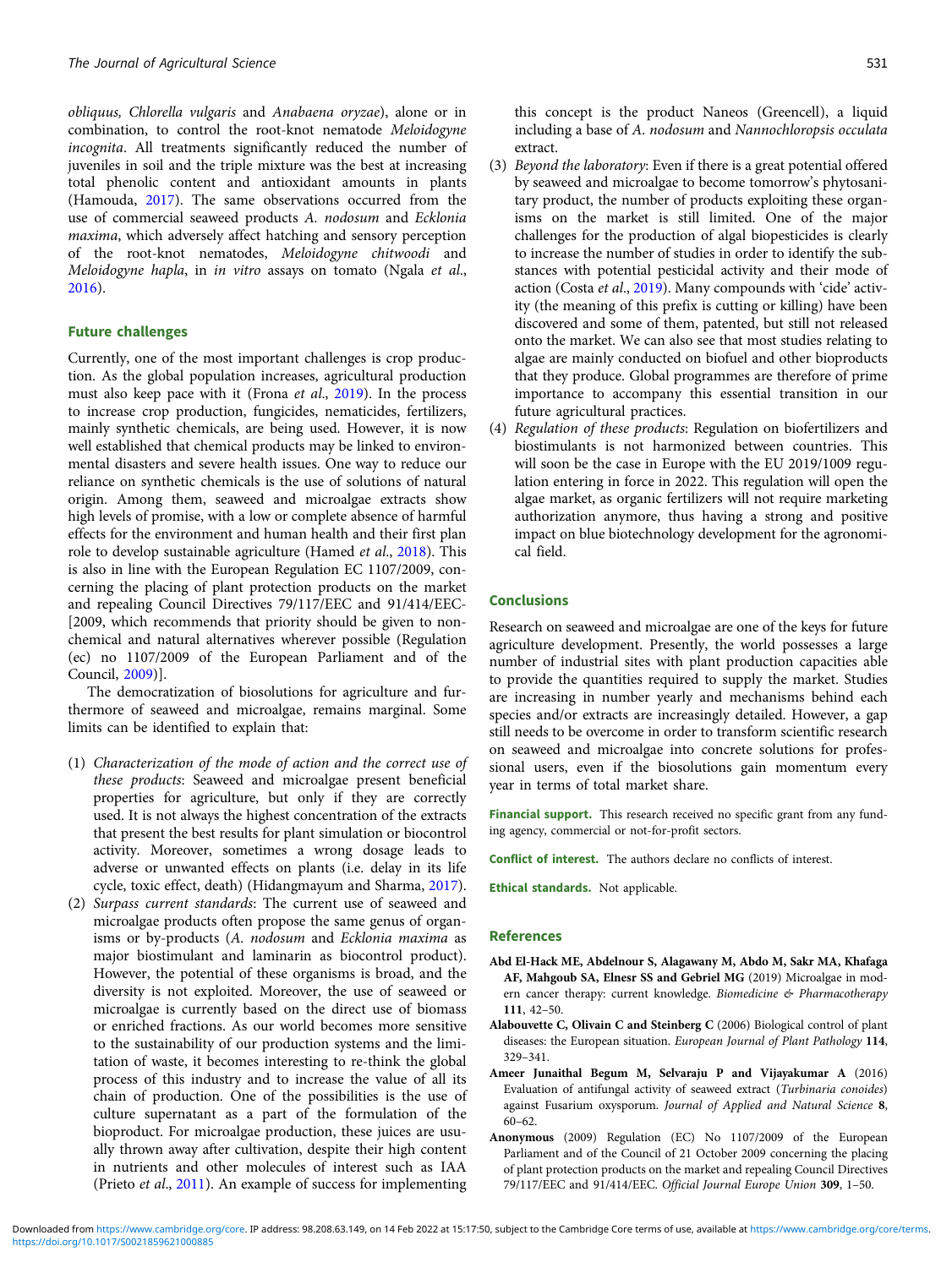- <span id="page-9-0"></span>Arioli T, Mattner SW and Winberg PC (2015) Applications of seaweed extracts in Australian agriculture: past, present and future. Journal of Applied Phycology 27, 2007–2015.
- Barkha S, Barthi SK and Anita S (2016) Green biotechnology and scope of genetically modified crops: facts and prejudices. Indian Journal of Agriculture Business 1, 63–71.
- Barre SL and Bates SS (2018) Blue Biotechnology: Production and Use of Marine Molecules. Weinheim, Germany: John Wiley & Sons.
- Barzman M, Bàrberi P, Birch ANE, Boonekamp P, Dachbrodt-Saaydeh S, Graf B, Hommel B, Jensen JE, Kiss J, Kudsk P, Lamichhane JR, Messéan A, Moonen A-C, Ratnadass A, Ricci P, Sarah J-L and Sattin M (2015) Eight principles of integrated pest management. Agronomy for Sustainable Development 35, 1199–1215.
- Bergman W and Feeney RJ (1951) Nucleosides of sponges. Journal of Organic Chemistry 16, 981–987.
- Bonomelli C, Celis V, Lombardi G and Mártiz J (2018) Salt stress effects on avocado (Persea americana Mill.) plants with and without seaweed extract (Ascophyllum nodosum) application. Agronomy 8, 64.
- Castellanos-Barriga LG, Santacruz-Ruvalcaba F, Hernández-Carmona G, Ramírez-Briones E and Hernández-Herrera RM (2017) Effect of seaweed liquid extracts from Ulva lactuca on seedling growth of mung bean (Vigna radiata). Journal of Applied Phycology 29, 2479–2488.
- Chanda M, Merghoub N and Arroussi H EL (2019) Microalgae polysaccharides: the new sustainable bioactive products for the development of plant bio-stimulants? World Journal of Microbiology and Biotechnology 35, 177.
- Chatzissavvidis C and Therios I (2014) Role in algae in agriculture. In Seawweds, Ponnin VH (Eds). Agricultutal uses, biological and antioxidant agents. Nova Science, New York, pp. 1–37.
- Chen M, Li J, Zhang L, Chang S, Liu C, Wang J and Li S (2014) Auto-flotation of heterocyst enables the efficient production of renewable energy in cyanobacteria. Science Reports 4, 3998.
- Chen K, Li G-J, Bressan RA, Song C-P, Zhu J-K and Zhao Y (2020) Abscisic acid dynamics, signaling, and functions in plants. Journal of Integrative Plant Biology 62, 25–54.
- Choi HW and Klessig DF (2016) DAMPs, MAMPs, and NAMPs in plant innate immunity. BMC Plant Biology 16, 232.
- Costa JAV, Freitas BCB, Cruz CG, Silveira J and Morais MG (2019) Potential of microalgae as biopesticides to contribute to sustainable agriculture and environmental development. Journal of Environmental Science and Health. Part. B, Pesticides, Food Contaminants, and Agricultural Wastes 54, 366–375.
- Costello MJ and Chaudhary C (2017) Marine biodiversity, biogeography, deep-sea gradients, and conservation. Current Biology 27, R511–R527.
- Craigie JS (2011) Seaweed extract stimuli in plant science and agriculture. Journal Applied Phycology 23, 371–393.
- Daneshvar E, Zarrinmehr MJ, Kousha M and Bhatnagar A (2020) Performance evaluation of different harvesting methods and cultivation media on the harvesting efficiency of microalga and their fatty acids profile. Fuel 280, 118592.
- De Corato U, Salimbeni R, De Pretis A, Avella N and Patruno G (2017) Antifungal activity of crude extracts from brown and red seaweeds by a supercritical carbon dioxide technique against fruit postharvest fungal diseases. Postharvest Biology and Technology 131, 16–30.
- de la Crouee OT and Thomas Y (2019) Use of a cellular extract of one or more microalgae of the Amphidinium genus, for its fungicidal and/or bactericidal activity on fungi, oomycetes and/or pathogenic bacteria of plants and culture seeds. Patent application US20190174768A1. United States.
- Di D-W, Zhang C, Luo P, An C-W and Guo G-Q (2016) The biosynthesis of auxin: how many paths truly lead to IAA? Plant Growth Regulation 78, 275–285.
- Dineshkumar R, Subramanian J, Gopalsamy J, Jayasingam P, Arumugam A, Kannadasan S and Sampathkumar P (2019) The impact of using microalgae as biofertilizer in maize (Zea mays L.). Waste and Biomass Valorization 10, 1101–1110.
- Do TCV, Tran DT, Le TG and Nguyen QT (2020) Characterization of Endogenous Auxins and Gibberellins Produced by Chlorella sorokiniana

TH01 under Phototrophic and Mixtrophic Cultivation Modes toward Applications in Microalgal Biorefinery and Crop Research. Journal of Chemistry 4, 1–11.

- dos Santos PLF, Zabotto AR, Jordão HWC, Boas RLV, Broetto F and Tavares AR (2019) Use of seaweed-based biostimulant (Ascophyllum nodosum) on ornamental sunflower seed germination and seedling growth. Ornamental Horticulture 25, 231–237.
- Dumale J, Gamoso GR, Manangkil JM and Divina CC (2018) Detection and quantification of auxin and gibberellic acid in Caulerpa racemosa. International Journal of Agricultural Technology 14, 653–660.
- Elshahawy IE and El-Sayed AE-KB (2018) Maximizing the efficacy of Trichoderma to control Cephalosporium maydis, causing maize late wilt disease, using freshwater microalgae extracts. Egyptian Journal of Biological Pest Control 28, 48.
- European Commission (2014) A Legal Framework for Plant Biostimulants and Agronomic Fertiliser Additives in the EU. Ares 1712793.
- European Commission (2019) Un pacte vert pour l'Europe. [https://ec.europa.](https://ec.europa.eu/info/strategy/priorities-2019-2024/european-green-deal_fr) [eu/info/strategy/priorities-2019-2024/european-green-deal\\_fr.](https://ec.europa.eu/info/strategy/priorities-2019-2024/european-green-deal_fr)
- FAO (2020) Etat de la sécurité alimentaire et de la nutrition dans le monde.. [Https://www.fao.org/publications/sofi/2020/fr.](Https://www.fao.org/publications/sofi/2020/fr)
- Farid R, Mutale-Joan C, Redouane B, Mernissi Najib EL, Abderahime A, Laila S and Arroussi Hicham EL (2019) Effect of microalgae polysaccharides on biochemical and metabolomics pathways related to plant defence in Solanum lycopersicum. Applied Biochemistry and Biotechnology 188, 225–240.
- Food and Agriculture Organization of the United Nations (2017) The Future of Food and Agriculture: Trends and Challenges. ISNN 2522-7211, Roma, Italy.
- Frona D, Szenderak J and Harangi-Rakos M (2019) The challenge of feeding the world. Sustainability 11, 5816.
- Garcia-Gonzalez J and Sommerfeld M (2016) Biofertilizer and biostimulant properties of the microalga Acutodesmus dimorphus. Journal of Applied Phycology 28, 1051–1061.
- Gonçalves AL (2021) The use of microalgae and Cyanobacteria in the improvement of agricultural practices: a review on their biofertilising, biostimulating and biopesticide roles. Applied Sciences 11, 871.
- González-Castro AL, Muñoz-Ochoa M, Hernández-Carmona G and López-Vivas JM (2019) Evaluation of seaweed extracts for the control of the Asian citrus psyllid Diaphorina citri. Journal of Applied Phycology 31, 3815–3821.
- Guo S, Wang P, Wang X, Zou M, Liu C and Hao J (2020) Microalgae as Biofertilizer in Modern Agriculture. In Alam MD, XU JL and Wang Z (eds). Microalgae Biotechnology for Food, Health, and High Value Products. Springer, Singapour, pp. 397–411.
- Hamed SM, Abd El-Rhman AA, Abdel-Raouf N and Ibraheem IBM (2018) Role of marine macroalgae in plant protection & improvement for sustainable agriculture technology. Beni-Suef University Journal of Basic and Applied Sciences 7, 104–110.
- Hamouda R (2017) Potential of plant-parasitic nematode control in banana plants by microalgae as a new approach towards resistance. Egyptian Journal of Biological Pest Control 27, 165–172.
- Han X, Zeng H, Bartocci P, Fantozzi F and Yan Y (2018) Phytohormones and effects on growth and metabolites of microalgae: a review. Fermentation 4, 25.
- Hedden P and Sponsel V (2015) A century of gibberellin research. Journal of Plant Growth Regulation 34, 740–760.
- Hernández-Herrera RM, Santacruz-Ruvalcaba F and Hernández-Carmona G (2019) Germination and seedling growth responses of tomato (Solanum lycopersicum L.) to seaweed extracts applied on seeds | REVISTA LATINOAMERICANA DE BIOTECNOLOGIA AMBIENTAL Y ALGAL.
- Hidangmayum A and Sharma R (2017) Effect of different concentrations of commercial seaweed liquid extract of Ascophyllum nodosum as a plant bio stimulant on growth, yield and biochemical constituents of onion (Allium cepa L.). Journal of Pharmacognosy and Phytochemistry 6, 658–663.
- Jamiołkowska A (2020) Natural compounds as elicitors of plant resistance against diseases and new biocontrol strategies. Agronomy 10, 173.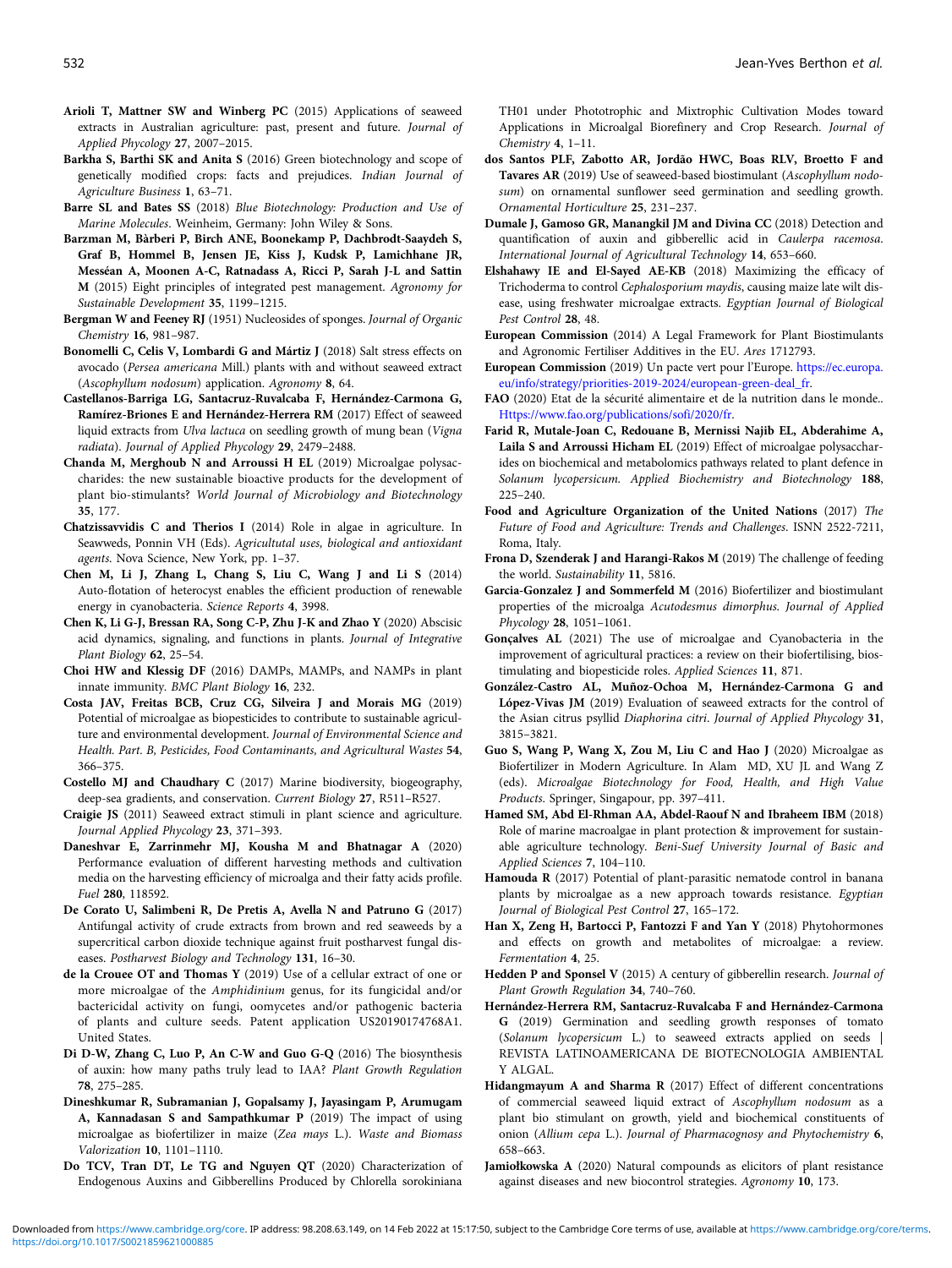- <span id="page-10-0"></span>Jayaseelan M, Usman M, Somanathan A, Palani S, Muniappan G and Jeyakumar RB (2021) Microalgal production of biofuels integrated with wastewater treatment. Sustainability 13, 8797.
- Jimenez-Reyes MF, Carrasco H, Olea A and Silva-Moreno E (2019) Natural compounds: a sustainable alternative for controlling phytopathogens. Journal of the Chilean Chemical Society 64, 2.
- Khan S, Abid M and Hussain F (2017) Antifungal activity of aqueous and methanolic extracts of some seaweeds against common soil-borne plant pathogenic fungi. Pakistan Journal of Botany 49, 1211–1216.
- Kim MJ, Shim CK, Kim YK, Ko BG, Park JH, Hwang SG, et al. (2018) Effect of biostimulator Chlorella fusca on improving growth and qualities of Chinese chives and spinach in organic farm. Plant Pathology Journal 34, 567.
- Klarzynski O, Plesse B, Joubert J-M, Yvin J-C, Kopp M, Kloareg B and Fritig B (2000) Linear  $\beta$ -1,3 Glucans are elicitors of defence responses in tobacco. Plant Physiology 124, 1027–1038.
- Kratzer R and Murkovic M (2021) Food ingredients and nutraceuticals from microalgae: main product classes and biotechnological production. Foods (Basel, Switzerland) 10, 1626.
- Lamichhane JR, Dachbrodt-Saaydeh S, Kudsk P and Messéan A (2015) Toward a reduced reliance on conventional pesticides in European agriculture. Plant Disease 100, 10–24.
- Lee SM and Ryu CM (2021) Algae as new kids in the beneficial plant microbiome. Frontiers in Plant Science 12, 599742.
- Li S-B, Xie Z-Z, Hu C-G and Zhang J-Z (2016) A review of auxin response factors (ARFs) in plants. Frontiers in Plant Science 7, 47.
- Li R, Tao R, Ling N and Chu G (2017) Chemical, organic and bio-fertilizer management practices effect on soil physicochemical property and antagonistic bacteria abundance of cotton field: implications for soil biological quality. Soil Tilage Research 167, 30–38.
- Lu Y and Xu J (2015) Phytohormones in microalgae: a new opportunity for microalgal biotechnology? Trends in Plant Science 20, 273–282.
- Lu Y, Tarkowská D, Turecková V, Luo T, Xin Y, Li J, Wang Q, Jiao N, Strnad M and Xu J (2014) Antagonistic roles of abscisic acid and cytokinin during response to nitrogen depletion in oleaginous microalga Nannochloropsis oceanica expand the evolutionary breadth of phytohormone function. Plant Journal 80, 52–68.
- Mahmoud SH, Salama DM, El-Tanahy AMM and Abd El-Samad EH (2019) Utilization of seaweed (Sargassum vulgare) extract to enhance growth, yield and nutritional quality of red radish plants. Annals of Agricultural Sciences 64, 167–175.
- Manjunath M, Kanchan A, Ranjan K, Venkatachalam S, Prasanna R, Ramakrishnan B, Hossain F, Nain L, Shivay YS, Rai AB and Singh B (2016) Beneficial cyanobacteria and eubacteria synergistically enhance bioavailability of soil nutrients and yield of okra. Heliyon 2, e00066.
- Martínez-Dalmau J, Berbel J and Ordóñez-Fernández R (2021) Nitrogen fertilization. A review of the risks associated with the inefficiency of its use and policy responses. Sustainability 13, 5625.
- Metting B, Zimmerman WJ, Crouch I and Van Staden J (1990) Agronomic uses of seaweed and microalgae. In Akatsuka I (ed.), Introduction to Applied Phycology. The Hague: SPB, pp. 589–628.
- Mohy El-Din SM and Mohyeldin MM (2018) Component analysis and antifungal activity of the compounds extracted from four brown seaweeds with different solvents at different seasons. Journal of Ocean University of China 17, 1178–1188.
- Mok DWS (2019) Cytokinins: Chemistry, Activity, and Functions.Inc., Boca Raton, USA: CRC Press.
- Morales-Cedeño LR, Orozco-Mosqueda MdC, Loeza-Lara PD, Parra-Cota FI, de los Santos-Villalobos S and Santoyo G (2021) Plant growthpromoting bacterial endophytes as biocontrol agents of pre- and post-harvest diseases: fundamentals, methods of application and future perspectives. Microbiological Research 242, 126612.
- Morffy N and Strader LC (2020) Old town roads: routes of auxin biosynthesis across kingdoms. Current Opinion in Plant Biology 55, 21–27.
- Mukherjee A and Patel JS (2020) Seaweed extract: biostimulator of plant defence and plant productivity. International Journal of Environmental Science and Technology 17, 553–558.
- Mzibra A, Aasfar A, El Arroussi H, Khouloud M, Dhiba D, Kadmiri IM and Bamouh A (2018) Polysaccharides extracted from Moroccan seaweed: a promising source of tomato plant growth promoters. Journal of Applied Phycology 30, 2953–2962.
- Mzibra A, Aasfar A, Benhima R, Khouloud M, Boulif R, Douira A, Bamoud A and Kadmiri IM (2021) Biostimulants derived from Moroccan Seaweeds: Seed germination metabolomics and growth promotion of tomato plant. Journal of Plant Growth Regulation 40, 353-370.
- Nabti E, Jha B and Hartmann A (2017) Impact of seaweeds on agricultural crop production as biofertilizer. International Journal Environmental Science and Technology 14, 1119–1134.
- Nayar S (2021) Exploring the Role of a Cytokinin-Activating Enzyme LONELY GUY in Unicellular Microalga Chlorella variabilis. Frontiers Plant Sciences 29, 611871.
- Ngala BM, Valdes Y, dos Santos G, Perry RN and Wesemael WML (2016) Seaweed-based products from Ecklonia maxima and Ascophyllum nodosum as control agents for the root-knot nematodes Meloidogyne chitwoodi and Meloidogyne hapla on tomato plants. Journal of Applied Phycology 28, 2073–2082.
- Niosi J and McKelvey M (2018) Relating business model innovations and innovation cascades: the case of biotechnology. Journal of Evolutionary Economics 28, 1081–1109.
- Nosheen S, Ajmal L and Song Y (2021) Microbes as biofertilizers, a potential approach for sustainable crop production. Sustainability 13, 1868.
- Organisation for Economic Co-operation and Development (2005) A Framework for Biotechnology Statistics. Paris, France, p. 52
- Piotrowska-Niczyporuk A, Bajguz A, Kotowska U, Bralska M and Talarek-Karwel M (2018) Growth, metabolite profile, oxidative status and phytohormone levels in the green alga Acutodesmus obliquus exposed to exogenous auxins and cytokinins. Journal of Plant Growth Regulation 37, 1159–1174.
- Piotrowska-Niczyporuk A, Bajguz A, Kotowska U, Kotowska U and Zambrzycka-Szelewa SA (2020) Auxins and cytokinins regulate phytohormone homeostasis and thiol-mediated detoxification in the green alga Acutodesmus obliquus exposed to lead stress. Scientific Reports 10, 10193.
- Prasanna R, Kanchan A, Ramakrishnan B, Ranjan K, Venkatachalam S, Hossain F, Shivay YS, Krishnan P and Nain L (2016) Cyanobacteriabased bioinoculants influence growth and yields by modulating the microbial communities favourably in the rhizospheres of maize hybrids. European Journal of Soil Biology 75, 15–23.
- Prieto CRE, Cordoba CNM, Montenegro JAM and González-Mariño GE (2011) Assessment of caratenoid production by Dunaliella salina in different culture systems and operation regimes. Journal of Biotechnology 151: 180-185.
- Puglisi I, Barone V, Fragalà F, Stevanato P, Baglieri A and Vitale A (2020) Effect of microalgal extracts from Chlorella vulgaris and Scenedesmus quadricauda on germination of Beta vulgaris seeds. Plants 9, 675.
- Rajan MSA, Thriunavukkarasu R, Joseph J and Aruni W (2020) Effect of seaweed on seed germination and biochemical constituents of Capsicum annuum. Biocatalysis and Agricultural Biotechnology 29, 101761.
- Regulation (ec) no 1107/2009 of the European Parliament and of the Council (2009) Placing of plant protection products on the market and repealing Council Directives 79/117/EEC and 91/414/EEC. Official Journal of the European Union.
- Remize M, Brunel Y, Silva JL, Berthon JY and Filaire E (2021) Microalgae n-3 PUFAs production and use in food and feed industries. Marine Drugs 19, 113.
- Renuka N, Guldhe A, Prasanna R, Singh P and Bux F (2018) Microalgae as multi-functional options in modern agriculture: current trends, prospects and challenges. Biotechnology Advances 36, 1255–1273.
- Righini H, Roberti R, Varma A, Tripathi S and Prasad R (2019) Algae and Cyanobacteria as biocontrol agents of fungal plant pathogens. Plant Microbe Interface. Cham: Springer International Publishing, pp. 219–238.
- Rizwan M, Mujtaba G, Memon SA, Lee K and Rashid N (2018) Exploring the potential of microalgae for new biotechnology applications and beyond: a review. Renewable and Sustainable Energy Reviews 92, 394–404.
- Ronga D, Biazzi E, Parati K, Carminati D, Carminati E and Tava A (2019) Microalgal biostimulants and biofertilisers in crop productions. Agronomy 9, 192.